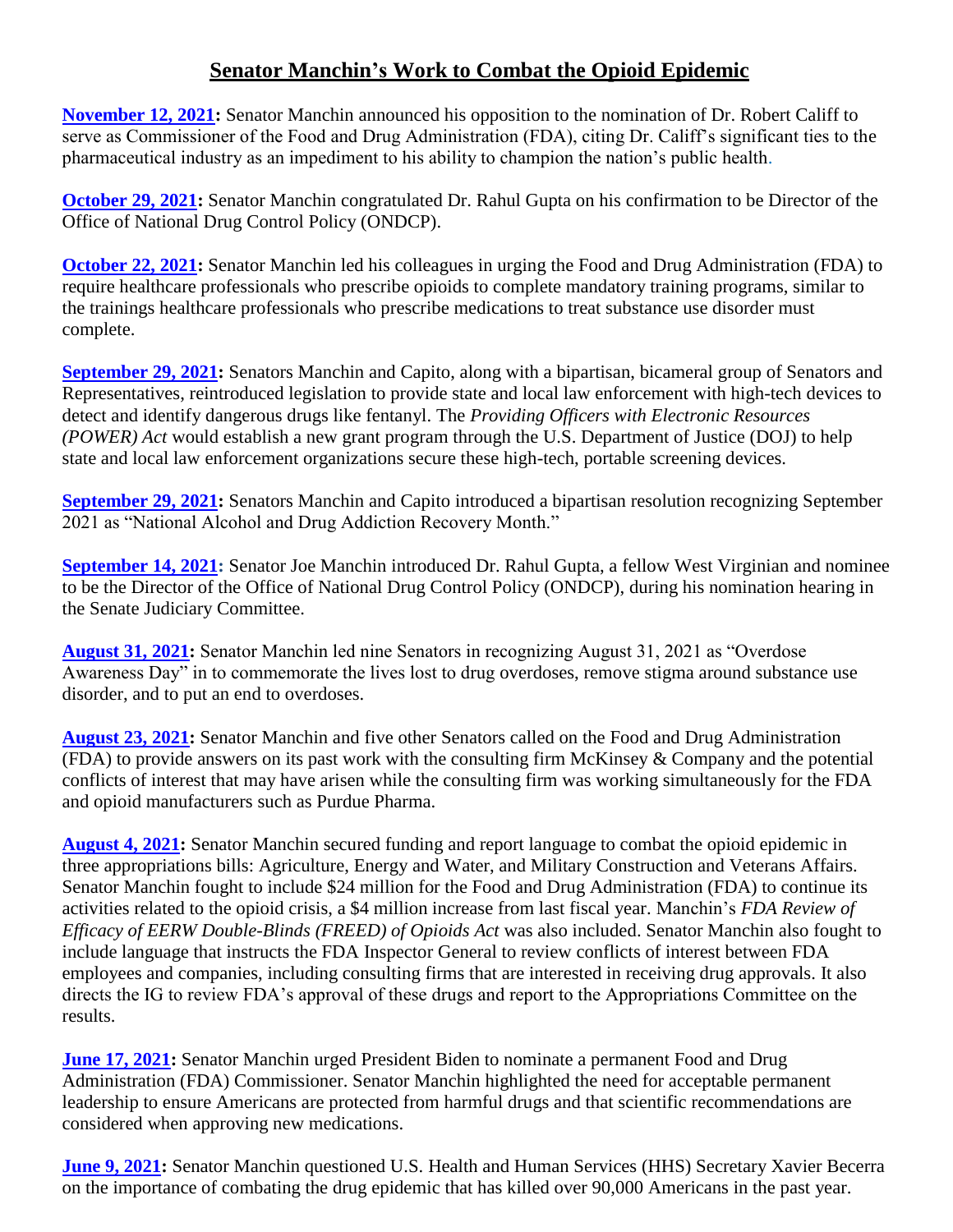**[May 26, 2021:](https://www.manchin.senate.gov/newsroom/press-releases/manchin-questions-dr-fauci-and-nih-director-on-west-virginia-related-health-issues)** Senator Manchin questioned Dr. Fauci and NIH Director Dr. Francis Collins during a Senate Appropriations Subcommittee on Labor, Health and Human Services and Education hearing. Senator Manchin highlighted the drug epidemic in West Virginia, as well as the HIV/AIDS outbreak in the state. He questioned Dr. Fauci on NIH efforts to increase testing and surveillance efforts for infectious diseases such as HIV/AIDS.

**[May 21, 2021:](https://www.manchin.senate.gov/newsroom/press-releases/manchin-romney-introduce-bipartisan-lifeboat-act-to-establish-stewardship-fee-to-support-substance-use-treatment)** Senators Joe Manchin (D-WV), Mitt Romney (R-UT), and eight other Senators introduced the bipartisan *Life Budgeting for Opioid Addiction Treatment (LifeBOAT) Act*, which would establish a stewardship fee to provide and expand access to substance use treatment

**[May 19, 2021](https://www.manchin.senate.gov/newsroom/press-releases/manchin-bill-to-give-west-virginians-a-clean-start-to-rejoin-workforce)**: Senator Manchin reintroduced the *Clean Start Act*, which would allow persons with a felony or misdemeanor conviction for a past non-violent crime committed as a result of substance use disorder to have their records sealed after undergoing comprehensive treatment and demonstrating a commitment to their recovery.

**[May 15, 2021:](https://www.manchin.senate.gov/newsroom/press-releases/manchin-braun-bill-to-address-incorrect-marketing-of-dangerous-opioids)** Senators Manchin and Braun reintroduced the bipartisan *FDA Review of Efficacy of EERW Double-Blinds (FREED) of Opioids Act* which would ensure that scientific experts review the controversial enriched enrollment randomized withdrawal (EERW) methodology used to approve new opioids and will ensure that opioids are only marketed for uses where they are both safe and effective.

**[May 13, 2021:](https://www.manchin.senate.gov/newsroom/press-releases/manchin-bill-to-prevent-fatal-overdoses-support-opioid-victims)** Senators Manchin and Toomey reintroduced the bipartisan *Improving Medicaid Programs' Response to Overdose Victims and Enhancing (IMPROVE) Addiction Care Act* to provide greater assistance to individuals who have struggled with substance use disorder. This legislation would require state Medicaid programs to use jointly-funded Drug Utilization Review programs to help connect patients to treatment and boost safeguards for those on Medicaid who have experienced a non-fatal, opioid-related overdose.

**[May 11, 2021:](https://www.manchin.senate.gov/newsroom/press-releases/manchin-bill-to-restore-dea-ability-to-crack-down-on-dangerous-opioids)** Senator Manchin reintroduced the *DEA Enforcement and Authority Act*, which would restore the DEA ability to effectively enforce our nation's drug laws. This legislation would make the critical changes requested by the Department of Justice (DOJ) to the *Ensuring Patient Access and Effective Drug Enforcement Act* that passed in 2016 that would help the DEA crack down on suspicious opioid orders.

**[April 29, 2021:](https://www.manchin.senate.gov/newsroom/press-releases/manchin-capito-king-bill-to-prioritize-public-safety-when-fda-approves-new-opioids)** Senators Manchin, Capito, and King introduced the *FDA Accountability for Public Safety Act* which would ensure experts are heard when the FDA considers new, dangerous opioid medications.

**[April 29, 2021:](https://www.manchin.senate.gov/newsroom/press-releases/manchin-calls-for-permanent-fentanyl-rescheduling-after-senate-passes-extension)** Senator Manchin called on Congress to pass permanent rescheduling of fentanyl and fentanyl related substances after the Senate unanimously passed an extension of the temporary fentanyl rescheduling through October 22, 2021. Senator Manchin's bipartisan bill, the *FIGHT Fentanyl Act*, would permanently reschedule fentanyl and fentanyl related substances

**[April 28, 2021:](https://www.manchin.senate.gov/newsroom/press-releases/manchin-reintroduces-bill-to-protect-americans-from-dangerous-opioids)** Senator Manchin reintroduced the *Protecting Americans from Dangerous Opioids Act*, which would require the FDA to remove one opioid medication currently on the market for every new opioid medication that they approve.

**[April 26, 2021:](https://www.manchin.senate.gov/newsroom/press-releases/manchin-bill-to-change-fda-culture-address-role-in-drug-epidemic)** Senator Manchin reintroduced the *Changing the Culture of the FDA Act*, which would amend the FDA mission statement to include the agency's responsibility for addressing the ongoing drug epidemic.

**[April 22, 2021:](https://www.manchin.senate.gov/newsroom/press-releases/manchin-scott-bill-to-allow-for-patients-to-decide-if-they-are-treated-with-opiods)** Senators Manchin and Scott introduced the bipartisan *Non-Opioid Directive (NOD) Act*, which would establish a non-opioid directive form that allows patients to notify health professionals that they do not wish to be treated with opioids.

**[April 21, 2021:](https://www.manchin.senate.gov/newsroom/press-releases/manchin-permanently-reschedule-fentanyl-now-to-save-american-lives)** Senator Manchin delivered remarks on the Senate Floor urging Congress to pass his bipartisan bill, the *FIGHT Fentanyl Act*, which would permanently reschedule fentanyl and fentanyl related substances.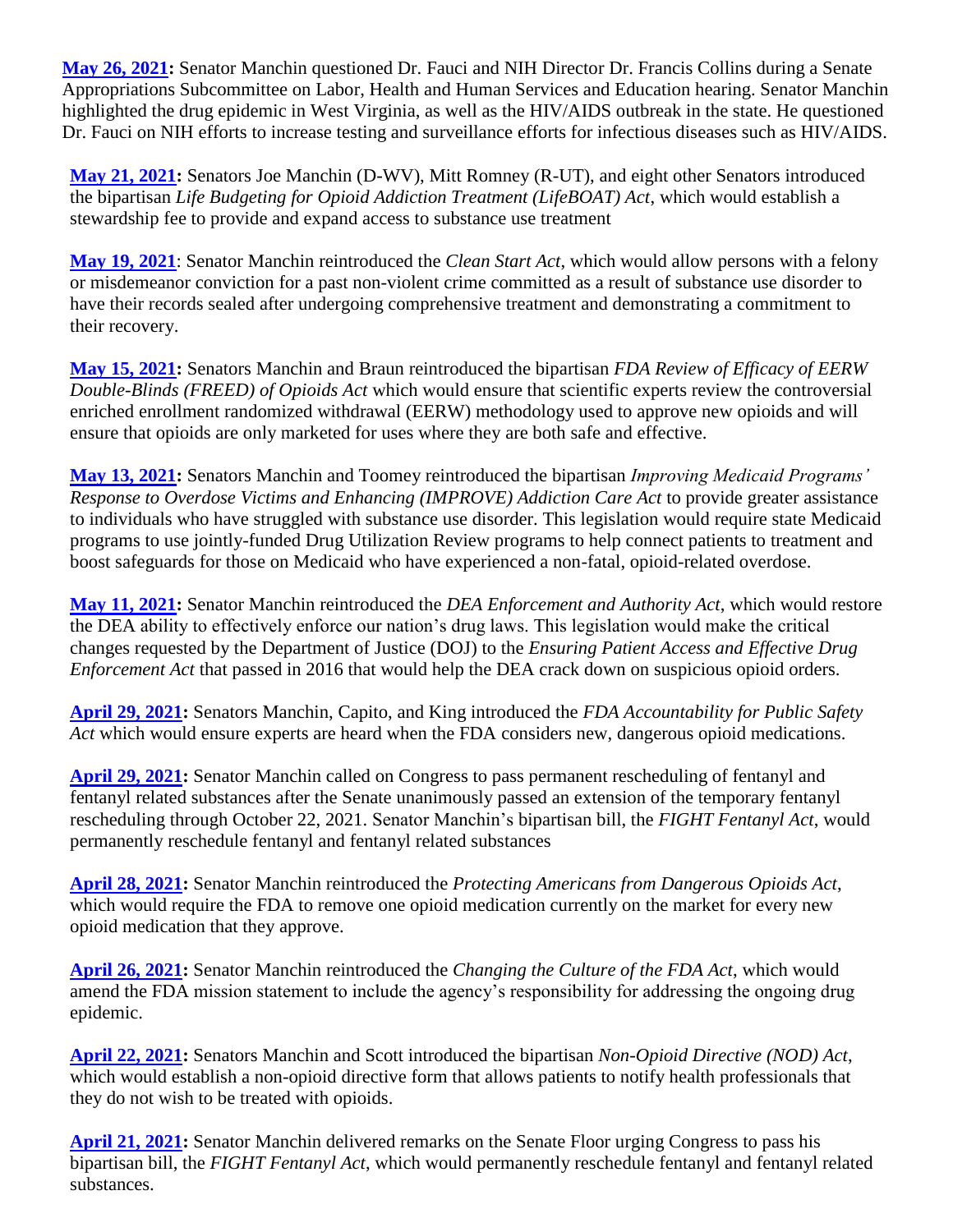**[March 26, 2021:](https://www.manchin.senate.gov/newsroom/press-releases/manchin-hassan-new-fda-leadership-must-do-more-to-address-opioid-epidemic)** Senators Manchin and Hassan led seven Senators in calling on President Joe Biden to bring in new FDA leadership to address the growing opioid epidemic that has been exacerbated by the COVID-19 pandemic.

**[March 6, 2021:](https://www.manchin.senate.gov/newsroom/press-releases/manchin-votes-for-covid-19-relief-package)** Senator Manchin voted to pass the COVID-19 relief package to help America end the COVID-19 pandemic which included \$3.32 billion for the Substance Abuse Prevention and Health Services Administration to address addiction and mental health.

**[March 4, 2021:](https://www.manchin.senate.gov/newsroom/press-releases/manchin-capito-shaheen-portman-introduce-legislation-to-help-stem-opioid-epidemic)** Senators Manchin, Capito, Shaheen and Portman introduced the Non-Opioids Prevent Addiction in the *Nation (NOPAIN) Act* which aims to help address barriers to non-opioid pain management for those enrolled in Medicare, which will help stem the opioid epidemic across the nation.

**[February 22, 2021:](https://www.manchin.senate.gov/newsroom/press-releases/manchin-portman-reintroduce-bipartisan-fight-fentanyl-act-to-permanently-schedule-fentanyl-related-substances)** Senators Manchin and Portman reintroduced the bipartisan *Federal Initiative to Guarantee Health by Targeting (FIGHT) Fentanyl Act* to permanently schedule illicitly manufactured and deadly fentanyl.

**February 1, 2021:** Senators Manchin and John Cornyn (R-TX) reintroduced the *See Something, Say Something Online Act* to stop the illicit sale of opioids and other drugs online by amending Section 230 of the Communications Decency Act to require companies report illegal activity on their online platforms.

**January 13, 2021:** Senator Manchin announced that six West Virginia counties are now eligible for funding through the Health Resources and Services Administration (HRSA) which determines a large percentage of grants and awards for rural health providers. This came after he led an effort in October 2020 to revise HRSA's rural classification methodology to include changes for Boone, Clay, Hampshire, Lincoln, Preston and Wirt counties from being listed as "urban" to now being considered "rural".

**December 21, 2020:** Senator Manchin's bill, the *Crisis Care Improvement & Suicide Prevention Act*, was included in the Consolidated Appropriations Act of 2021. This new law will provide an increase of \$35 million to the Mental Health Services Block Grant, including a 5% set aside for evidence-based crisis care programs.

**December 21, 2020:** Senator Manchin secured \$3.95 billion in the year end funding package to combat the opioid epidemic including \$1.5 billion for the State Opioid Response Grant program with 15% set aside for the hardest hit states, including WV.

**December 1, 2020:** Senator Manchin led a group of bipartisan, bicameral Members of Congress in announcing the framework for the COVID-19 emergency relief bill, including \$5 billion for opioid treatment. This framework was the foundation for the final \$908 billion package that passed in late December.

**October 16, 2020:** Senator Manchin submitted comments to the Health Resources and Services Administration (HRSA) on the proposed changes to their rural classification methodology, which determines a large percentage of grants and awards for rural health providers in West Virginia. This revision includes changes for Boone, Clay, Hampshire, Lincoln, Preston and Wirt counties from "urban" to "rural". The Federal Office of Rural Health Policy is the agency in charge of promoting health services in rural America, including rural opioid response programs.

**September 29, 2020:** Senators Manchin and John Cornyn (R-TX) introduced the *See Something, Say Something Online Act* to stop the illicit sale of opioids and other drugs online by amending Section 230 of the Communications Decency Act to require companies report illegal activity on their online platforms.

**September 25, 2020:** Senator Manchin led a bicameral, bipartisan group of Members of Congress in introducing the *Improving Medicaid Programs' Response to Overdose Victims and Enhancing (IMPROVE)*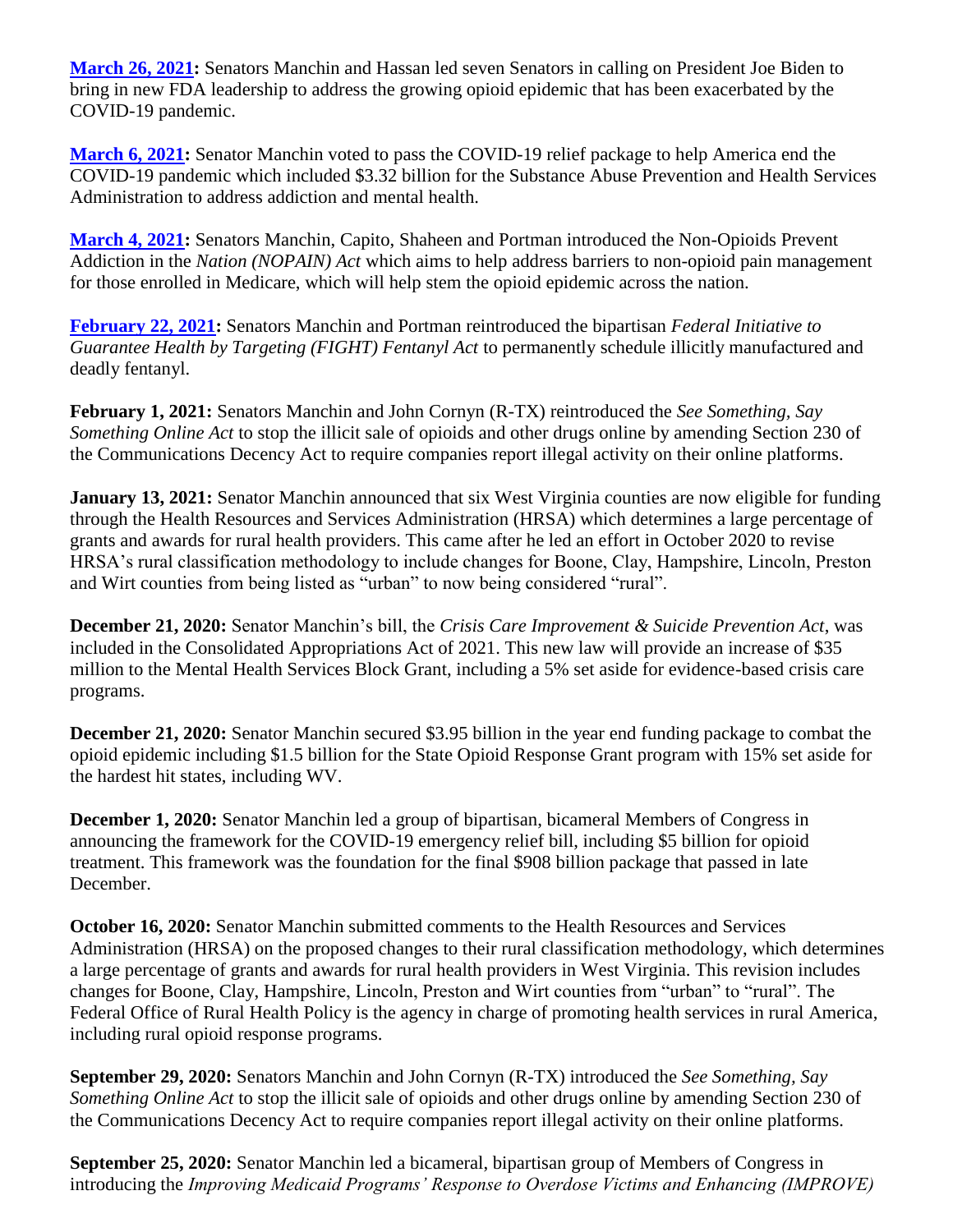*Addiction Care Act* to provide greater assistance to individuals who have struggled with opioid misuse and abuse.

**September 21, 2020:** Senator Manchin led five Senators in urging Judge Robert D. Drain to reject Purdue Pharma's proposal to pay President and CEO Craig Landau a bonus of up to \$3.5 million due to his role in the opioid epidemic.

**September 18, 2020:** Senator Manchin led the West Virginia Congressional delegation in sending a letter to U.S. Department of Health and Human Services (HHS) Secretary Alex Azar and Centers for Medicare and Medicaid Services (CMS) Administrator Seema Verma calling for immediate action to address a decision by CMS, specifically a provision within the *SUPPORT for Patients and Communities Act* that could negatively affect access to treatment for opioid addiction.

**September 11, 2020:** Senators Manchin and Capito led a bipartisan letter to the U.S. Drug Enforcement Agency (DEA) Acting Director Timothy Shea urging the DEA to keep the opioid epidemic a priority in the midst of the coronavirus pandemic.

**August 31, 2020:** Senator Manchin wrote to Federal Communications Commission (FCC) Chairman Ajit Pai, calling for changes to federal law to make companies liable for the sale of illicit drugs and other illegal activities taking place online on their platforms.

**August 7, 2020:** Senator Manchin requested an update from the Drug Enforcement Agency (DEA) on regulations in place during the COVID-19 pandemic for Medication-Assisted Treatment (MAT), which many providers are prescribing through telemedicine due to the ongoing pandemic.

**July 30, 2020:** Senator Manchin sent a letter to HHS Secretary Azar and Assistant Secretary McCance-Katz to request an update on the implementation of the *Protecting Jessica Grubb's Legacy Act* (*Legacy Act*), which passed as part of the *CARES Act*.

**July 22, 2020:** Senators Manchin and Gardner (R-CO) introduced the *Crisis Care Improvement and Suicide Prevention Act* which would direct states to utilize five percent of their Mental Health Block Grant for crisis care services – once funding for the program is increased by five percent nationally – allowing states to upgrade crisis care programs and strategies.

**June 4, 2020:** Senators Manchin and Capito secured funding to support WVU in training addiction specialists to benefit West Virginia communities with behavioral and primary care services in regards to addiction.

**March 26, 2020:** The U.S. Senate unanimously passed Senator Manchin's *Protecting Jessica Grubb's Legacy Act (Legacy Act)* as part of the third COVID-19 emergency funding package.

**March 11, 2020:** Senators Manchin, Tillis (R-NC), Jones (D-AL), and Cornyn (R-TX) introduced bipartisan, bicameral legislation to reduce barriers to employment in the banking industry for qualified applicants with minor criminal records, such as resulting from a substance use disorder.

**March 3, 2020:** Senator Manchin supported the passage of the *Supporting Older Americans Act*. This bill is a reauthorization of the *Older Americans Act* with a 6% increase in funding for Title III, which supports home-based nutrition delivery services which are essential to many of West Virginia's aging population. This was especially important because it also authorizes the Grandparents Raising Grand Kids Act taskforce to help grandparents raising grandkids, which has increased drastically as an effect of the opioid epidemic.

**March 3, 2020:** Senator Manchin reintroduced the *Protecting Jessica Grubb's Legacy Act*, a bill which would change existing privacy regulations, known as 42 CFR Part 2, surrounding medical records for those suffering with substance use disorder. The goal of the legislation is to save lives by ensuring that medical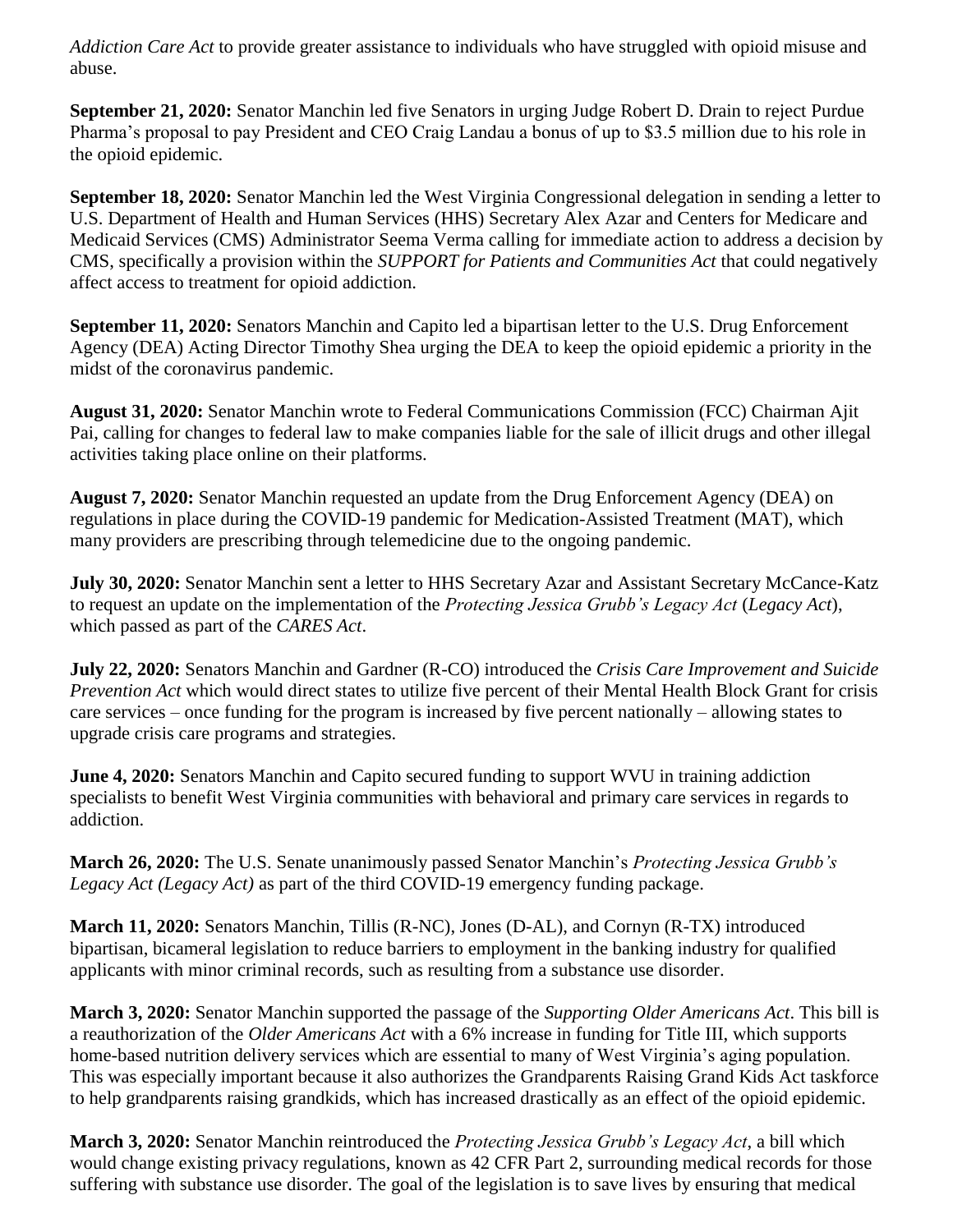providers do not accidentally give opioids to individuals in recovery like in the case of Jessica Grubb.

**February 27, 2020:** Senator Manchin introduced the *Saving America's Future by Educating (SAFE) Kids Act of 2020*. This bill, if passed, would direct the Department of Education along with several health agencies to develop evidence-based, age appropriate curriculum on the negative impacts of substance use – including but not limited to opioids, tobacco, and vaping. This legislation also establishes a competitive grant program for states to implement the curriculum in public schools.

**February 21, 2020:** Senator Manchin held a town hall event at the University of Charleston where he discussed in depth the opioid epidemic, and his recent bill, the *Budgeting for Opioid Addiction Treatment Act*, which would impose a one cent per milligram fee on the sale of active opioids by the manufacturer, producer, or importer.

**January 16, 2020:** Senator Manchin voted to support the United States – Mexico – Canada Agreement (USMCA) trade deal in part because of its focus on furthering to stem the tide of illegal, online opioid sales throughout North America.

**December 19, 2019:** Senator Manchin secured \$3.8 billion in funding to combat opioids in the Fiscal Year (FY) 2020 Appropriations package.

**December 18, 2019:** Senator Manchin called on Purdue Pharma to cancel a \$1.3 million bonus for CEO, Craig Landau. This comes after Mr. Landau being named as a defendant in multiple lawsuits, which allege he personally designed Purdue's intentionally deceptive opioid marketing campaign.

**December 17, 2019:** Senator Manchin introduced the *Non-Opioid Prevent Addiction in the Nation (NOPAIN) Act*, which would help Medicare recipients receive non-opioid pain treatments.

**October 31, 2019:** Senator Manchin secured more than \$600 million to fight the opioid epidemic and \$80 million to combat children and youth homelessness in FY 2020 Appropriations.

**October 24, 2019:** Senator Manchin and Senator Portman (R-OH) introduced the bipartisan *Federal Initiative to Guarantee Health by Targeting (FIGHT) Fentanyl Act* to permanently schedule illicitly manufactured and deadly fentanyl.

**October 23, 2019:** Senator Manchin spoke with First Lady Melania Trump on combatting the opioid crisis.

**September 26, 2019:** Senator Manchin secured significant funding for West Virginia's fight against the opioid epidemic in the FY 2020 Homeland Security spending bill.

**September 19, 2019:** Senator Manchin included significant funding for West Virginia in the FY 2020 Transportation and Housing Urban Development (THUD); Agriculture, Rural Development, and FDA; and Financial Services and General Government (FSGG) appropriations bills. The spending bills included \$280 million for the High Intensity Drug Trafficking Areas (HIDTA) program and \$100 million for the Drug Free Communities program to combat heroin and prescription opioid abuse around the country.

**July 11, 2019:** Senator Manchin and Senator Braun (R-IN), introduced the *FDA Opioid Labeling Accuracy Act*, which would prohibit the Food and Drug Administration (FDA) from allowing opioids to be labeled for intended use of "around-the clock, long-term opioid treatment" until a study can be completed on the longterm usage of opioids.

**July 8, 2019:** Senator Manchin joined First Lady Melania Trump and Acting Secretary of Homeland Security Kevin McAleenan in Huntington to highlight the way federal, state and local officials are working together to fight the opioid epidemic.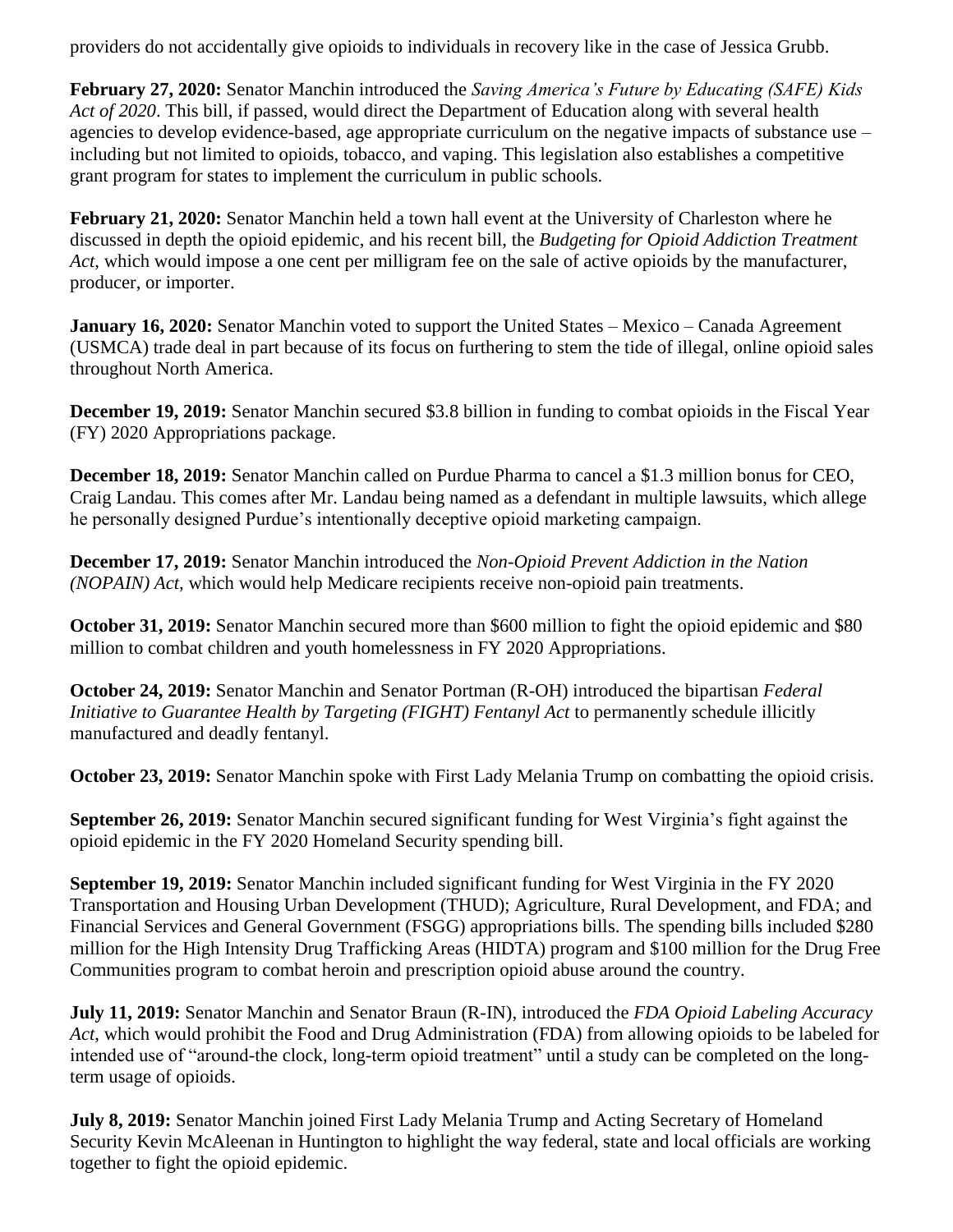**June 12, 2019:** Senator Manchin applauded American Medical Association for supporting aligning 42 CFR Part 2 and HIPAA privacy standards, which is accomplished through Senator Manchin's *Protecting Jessica Grubbs Legacy Act*.

**May 14, 2019:** Senator Manchin introduced the *Opioid Quota Openness, Transparency, and Awareness (QuOTA) Act* and the *Safer Prescribing of Controlled Substances Act*, both aimed at fighting the opioid epidemic.

**May 2, 2019:** Senator Manchin rebuked the sweetheart settlement with McKesson Corporation that Attorney General Patrick Morrisey and Governor Jim Justice agreed to.

**March 28, 2019:** Senator Manchin asked Purdue Pharma to commit to not profiting from their new drug that could reverse opioid overdoses.

**March 27, 2019:** Senator Manchin introduced the *Providing Officers with Electronic Resources (POWER) Act* to create a program through the Department of Justice (DOJ) that would provide state and local law enforcement with devices, similar to what federal enforcement use on the U.S.-Mexico border to increase the accuracy of detecting of detecting fentanyl and other dangerous drugs.

**March 6, 2019:** Senator Manchin led 12 of his colleagues in a letter to HHS Secretary Alex Azar to initiate a rulemaking process that will improve coordination of care and reduce the potential for accidental overdoses among recovering addicts. This rulemaking process would help give healthcare providers access to their patient's complete medical history, including substance abuse, allowing them to provide the appropriate care.

**February 8, 2019:** Senator Manchin reintroduced six pieces of legislation to help combat the current opioid epidemic in West Virginia.

- *The Clean Start Act*: This bill will allow people with a federal felony or misdemeanor conviction for a past nonviolent crime committed as a result of drug addiction an opportunity to have their criminal record sealed after undergoing comprehensive addiction treatment and demonstrating a commitment to their recovery. This bill will give people who wish to reform their lives a clean start.
- LifeBOAT Act: This bill would establish a funding stream to fund efforts to provide and expand access to substance abuse treatment through the existing Substance Abuse Prevention and Treatment Block Grant. To pay for this treatment, this bill would establish a 1 cent fee on each milligram of opioid in a pain pill. The bill includes a rebate for cancer related pain and hospice patients and an exemption for opioids used as part of medically assisted treatment.
- *The Changing the Culture of the FDA Act*: This bill would amend the FDA's mission statement to include the agency's responsibility for addressing the public health impact of the opioid epidemic. To date, the FDA has failed to consider the devastating public health impact of their repeated decisions to approve dangerously addictive opioids. This bill would help drive the culture change that we need to see at the FDA with regard to opioid approvals.
- *FDA Accountability for Public Safety Act*: This bill would require the FDA to seek the advice of an advisory committee before approving any new opioid and requires the agency to provide a report to Congress if it approves an opioid against the advice of that committee. Distribution of the drug would be prohibited until the report is submitted.
- *Protecting Americans from Dangerous Opioids Act*: This bill would require the FDA to remove approval for an existing opioid medication for every new opioid medication that it approves.
- *DEA Enforcement and Authority Act*: This legislation would restore the DEA's ability to effectively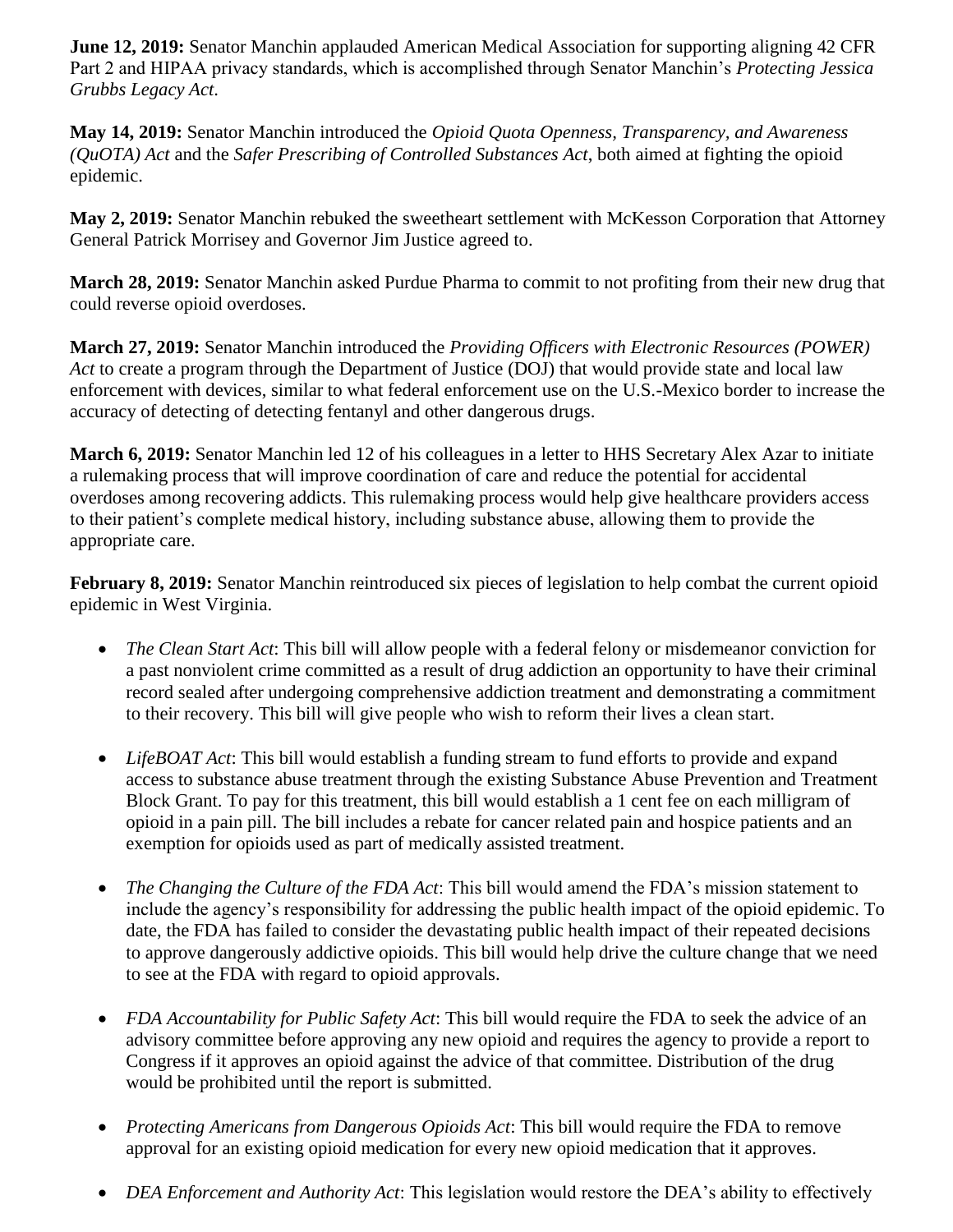enforce our nation's drug laws by making the critical changes requested by the Department of Justice to the Ensuring Patient Access and Effective Drug Enforcement Act, which passed in 2016.

**December 11, 2018:** Senator Manchin voted to pass the *Agriculture Improvement Act of 2018* (the Farm Bill), bipartisan legislation that reauthorizes agriculture, nutrition and forestry programs overseen by the U.S. Department of Agriculture (USDA). Senator Manchin made sure to include top West Virginia priorities in the Farm Bill including funding to fight the opioid epidemic by expanding USDA Rural Development investments in telemedicine and community treatment facilities.

**October 3, 2018:** Senator Manchin applauded final passage of the *SUPPORT for Patients and Communities Act*, which includes a provision that Senator Manchin pushed for that will ensure that West Virginia receives its fair share of federal funding to fight the opioid epidemic. Originally, much of the funding that states received to fight the opioid epidemic was based heavily on the number of overdose deaths rather than the rate of overdose deaths. Unfortunately, this disproportionally hurt states like West Virginia, which has a small population but has the highest need. Senator Manchin fought during the Appropriations process and conference committee to ensure that states that have been hit the hardest by the opioid epidemic receive more funding.

**September 24, 2018:** Senator Manchin applauded the designation of Mineral County as a High Intensity Drug Trafficking Area (HIDTA).

**September 20, 2018:** Senator Manchin hosted a roundtable discussion on *Jessie's Law* at the Shenandoah Health Center in Martinsburg.

**September 19, 2018:** Senator Manchin hosted a roundtable discussion on opioids at the Jefferson County Day Reporter Center in Ranson with community and healthcare leaders to discuss the opioid epidemic.

**September 17, 2018:** Senator Manchin secured a provision in the *Opioid Crisis Response Act* that will ensure that West Virginia will receive more funding to fight the opioid epidemic.

**August 16, 2018:** Senator Manchin applauded Department of Justice (DOJ) and the U.S. Drug Enforcement Agency's (DEA) opioid quota reduction announcement.

**July 6, 2018:** Senator Manchin and a bipartisan group of Senators urged the Centers for Disease Control (CDC) to provide more resources and better support for forensic medicine practitioners as overdose deaths in the United States overwhelm medical examiners, coroners, and toxicologists.

**June 28, 2018:** Senator Manchin included \$3.7 billion to fight the opioid epidemic and \$1.6 billion for community health centers in FY 2019 spending bills.

**June 21, 2018**: Senator Manchin secured funding priorities for West Virginia in the FY 2019 Financial Services and General Government (FSFF), State and Foreign Ops, and Department of Homeland Security (DHS) funding bills. These funding bills included funding to fight the opioid epidemic.

**June 15, 2018**: Senator Manchin secured language to ensure that West Virginia is eligible for a total of \$27,910,443 in federal funding through the Department of Health and Human Services (HHS) Substance Abuse and Mental Health Services Administration.

**June 13, 2018:** Senator Manchin secured funding aimed at combatting the opioid and heroin epidemic within the Department of Justice (DOJ). This funding included \$360 million for the Opioid Initiative, \$80 million for drug courts, and \$90 million for the *Second Chance Act*.

**June 13, 2018:** Senator Manchin introduced the *Examining Opioid Treatment Infrastructure Act*, which will require the Government Accountability Office (GAO) to evaluate and report on the capacity of both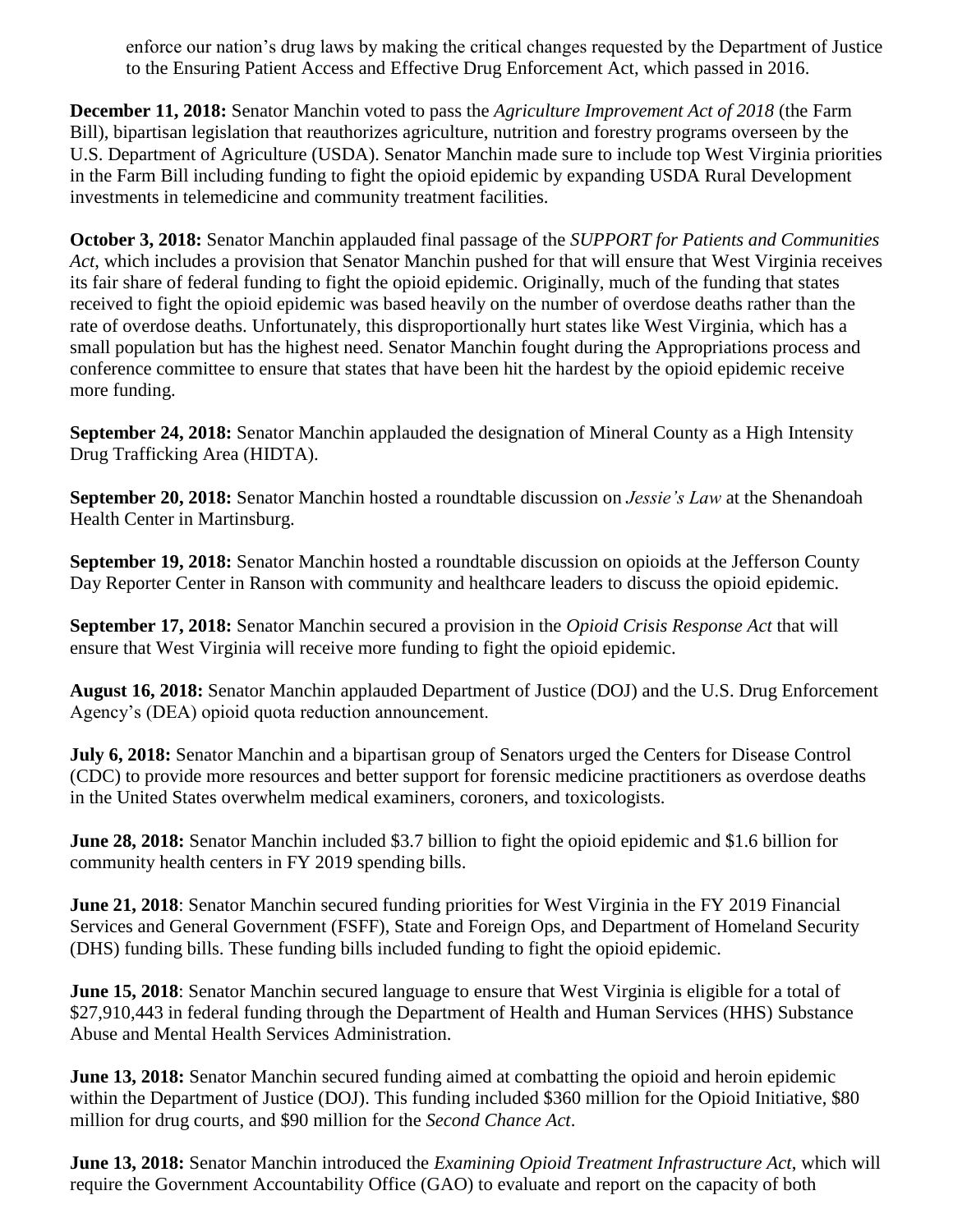residential and inpatient treatment facilities along with the status of their needs.

**June 5, 2018:** Senator Manchin questioned Secretary of Education Secretary Betsy Devos about the Trump Administration plans to eliminate substance abuse treatment and counseling in schools.

**May 23, 2018:** Senator Manchin, along with Senators Capito, Brown, Portman, King, Heller, Casey, and Whitehouse, introduced the *Caring Recovery for Infants and Babies (CRIB) Act*, which would allow Medicaid to cover healthcare services provided to infants in residential pediatric recovery facilities in addition to hospitals.

**May 23, 2018**: Senator Manchin and Senator Scott (R-SC), co-chairs of the Senate Caucus on Prescription Drug Abuse, addressed attendees at a roundtable hosted by shatterproof, a nonprofit organization dedicated to ending the devastation addiction causes families.

**May 11, 2018**: Senator Manchin congratulated drug court graduates in Kanawha County in his keynote address.

**May 7, 2018**: Senator Manchin applauded First Lady, Melania Trump, "Be Best" initiative, which in part focused on how the opioid epidemic impacts children.

**May 7, 2018:** Senator Manchin applauded Walmart's announcement to limit the number of opioid pills prescribed for an initial opioid prescription, in line with the CDC prescribing guidelines, and to require eprescriptions of opioids and other controlled substances to reduce abuse and diversion.

**May 3, 2018:** Senator Manchin unveiled new analysis showing the economic impact of opioid crisis in West Virginia.

**April 26, 2018:** Senator Manchin, along with Senators Capito and Kaine, introduced the *Handle With Care Act* to recognize and build on the successful Handle with Care program in West Virginia.

**April 24, 2018:** Senator Manchin applauded the passage of *The Opioid Crisis Response Act of 2018* out of the Senate Health, Education, Labor, and Pensions Committee.

**April 24, 2018:** Senator Manchin applauded the extension of the opioid public health emergency declaration.

**April 24, 2018:** Senator Manchin urged West Virginians to participate in Drug Take-Back Day. Drug Take-Back Day is an opportunity for the public to prevent prescription drug abuse and theft by disposing of expired, unused, and unwanted drugs.

**April 18, 2018:** Senator Manchin applauded the Department of Justice's (DOJ) proposal to reduce opioid production.

**April 17, 2018:** Senator Manchin reacted to the drug raids conducted by the Department of Justice (DOJ) and Huntington Police in Huntington, WV.

**April 11, 2018:** Senator Manchin encouraged Health and Human Services (HHS) Alex Azar to create and disseminate the standards required through *Jessie's Law*.

**April 6, 2018:** Senator Manchin announced that many of his provisions are included in *The Opioid Crisis Response Act of 2018*, a bipartisan opioid bill that will improve the ability of the Departments of Education, Labor, and Health and Human Services to address the crisis.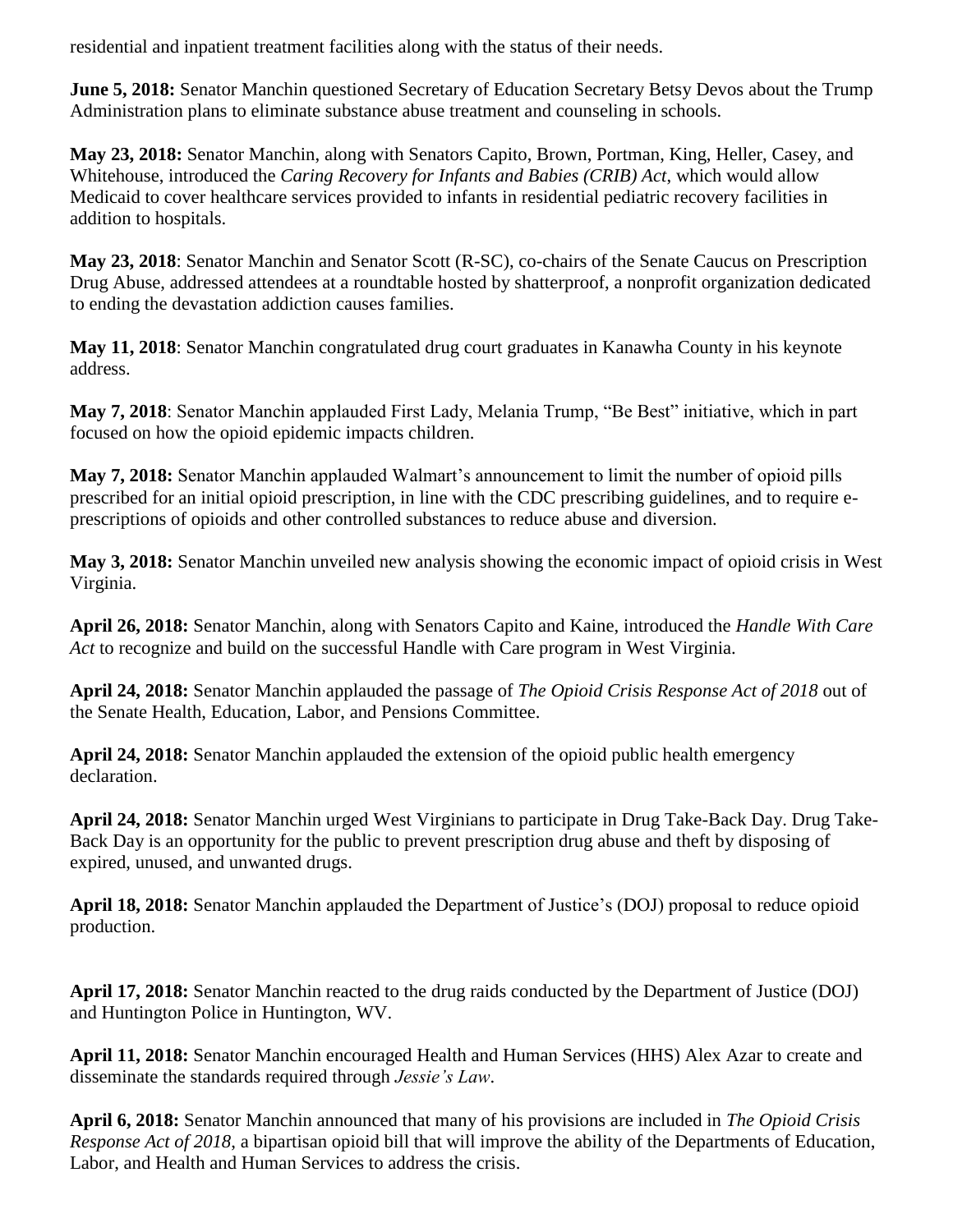**March 23, 2018:** Senator Manchin secured funding for West Virginia in the 2018 omnibus appropriations bill that included significant funding for opioids.

**March 23, 2018:** Senator Manchin applauded the passage of the *Supporting Grandparents Raising Grandchildren Act*, which created a federal task force charged with supporting grandparents raising grandchild.

**March 22, 2018:** Senator Manchin secured passage of "*Jessie's Law*," which will help ensure that medical professions have full knowledge of their patient's previous opioid addiction if the patient provides that information.

**March 19, 2018:** Senator Manchin applauded the President's plan to end the opioid epidemic. President Trump's plan included an increase in public education and investing in policies that keep unnecessary and illicit opioids off the streets.

**March 14, 2018:** Senator Manchin released a report detailing his plan to end the opioid epidemic. Senator Manchin's plan included drug prevention, prescriber education, substance abuse treatment, law enforcement, child care, a chance at a clean start and funding.

**March 5, 2018:** Senator Manchin introduced legislation to make the changes requested by the Justice Department to restore the Drug Enforcement Administration (DEA) authority to go after pharmaceutical companies that are violating the law and flooding our communities with opioids.

**February 15, 2018:** Senator Manchin introduced the *Opioid Response Enhancement Act* to help states better fight the opioid epidemic that is ravaging communities and families across this country. This bill would

expand a grant program that was created as part of the bipartisan *21st Century Cures Act of 2017* and ensure states have access to continued and additional funding for the next five years under this program.

**February 5, 2018:** Senator Manchin applauded the new West Virginia Department of Health and Human Resources Drug Control Policy office and the appointment of its new director, Dr. Michael Brumage.

**January 23, 2018:** Senator Manchin applauded the President's decision to extend the opioid public health emergency declaration. This extension comes after Senator Manchin and 10 other Senators sent a letter to President Trump earlier this month urging him to renew the opioid public health emergency declaration because there is still more work to be done since its original declaration in October.

**January 12, 2018:** Senator Manchin and 10 other Senators sent a letter to President Trump urging him to renew the opioid public health emergency declaration because of little action since its original declaration in October.

**December 21, 2017:** Senator Manchin and 15 other Senators sent a letter to the Drug Enforcement Agency following the Senate Committee on the Judiciary's oversight hearing on the *Ensuring Patient Access and Effective Drug Enforcement Act* (P.L. 114-145). This letter asks for written clarification from DEA as to whether or not this bill had unintended consequences for DEA's enforcement authority after comment from Ms. Demetra Ashley, the Acting Assistant Administrator for the Diversion Control Division of the DEA, suggested previously.

**December 21, 2017:** In response to the Center for Disease Control's (CDC) new report on opioid overdose deaths in 2016 which stated that in 2016, there were 42,249 opioid related overdose deaths in the US. That is a 28% increase over 2015, Senator Manchin released a statement calling on the funding needed to curb the opioid crisis.

**December 19, 2017:** Senator Manchin sent a letter to Bill Crouch, Secretary of the West Virginia Department of Health and Human Resources (DHHR), proposing recommendations for West Virginia's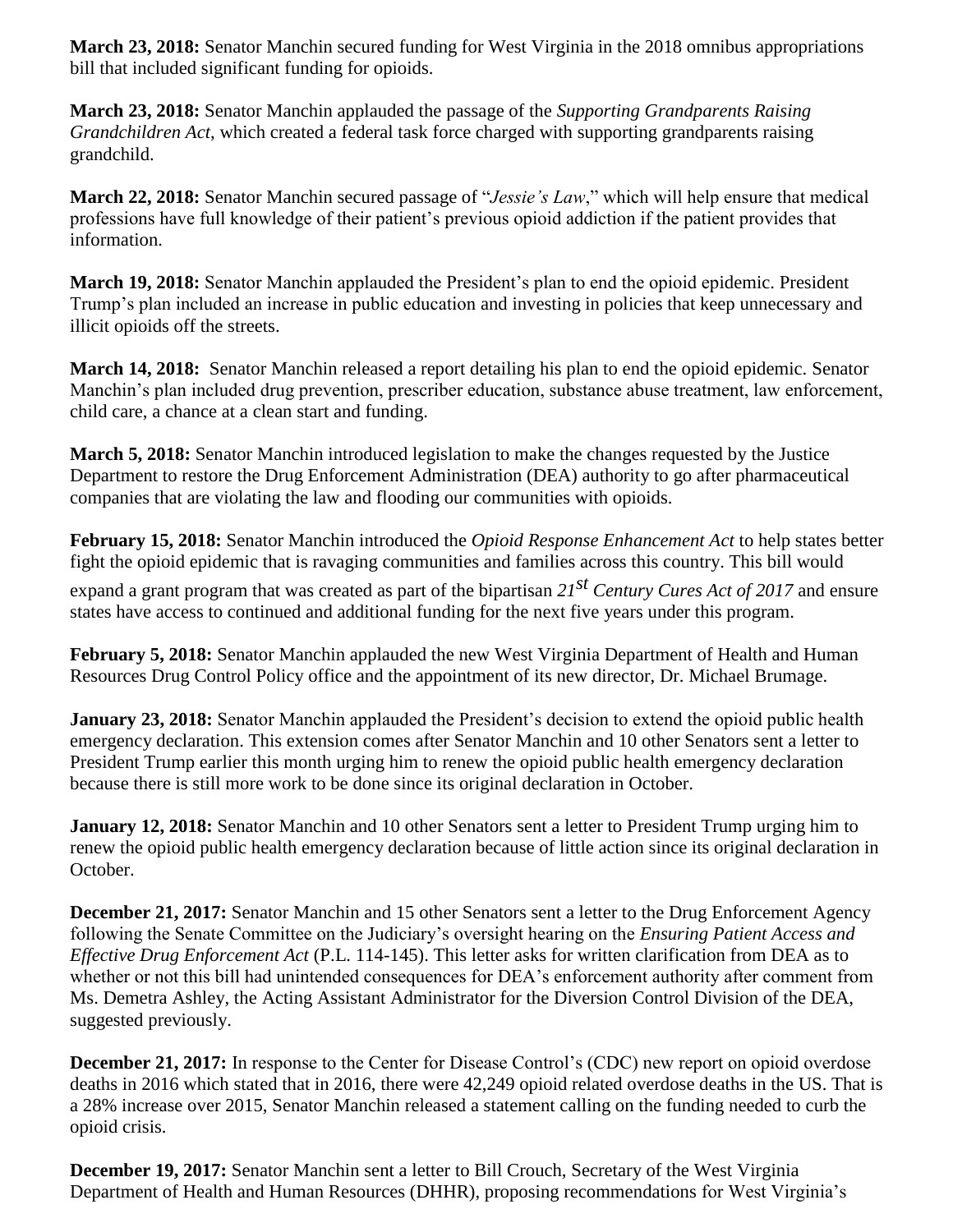response plan to combat the opioid crisis. In November, the DHHR announced the development of an opioid response plan through public engagement and collaboration with experts that will be presented to Governor Jim Justice and the West Virginia Legislature in January 2018.

**December 15, 2017:** Senators Manchin and Capito joined a bipartisan group of senators in calling on Senate leadership to include additional funding dedicated to addressing the crisis in the upcoming supplemental and omnibus appropriations legislation.

**December 13, 2017:** Senator Manchin sent a letter to Scott Gottlieb, Commissioner of the Food and Drug Administration (FDA), and Robert Patterson, Acting Administrator of the Drug Enforcement Administration (DEA), asking the administrations to consider rescheduling and requiring additional risk mitigation for the drug gabapentin, a nerve-pain medication labeled as a "drug of concern" by the West Virginia Board of Pharmacy.

**December 6, 2017:** Senator Manchin sent a letter to the Commissioner of the Food and Drug Administration (FDA), Dr. Scott Gottlieb, calling on him to adopt three policy changes through the Opioid Policy Steering Committee in order to reduce the number of unnecessary and dangerous opioid medications available.

**December 5, 2017:** Senator Manchin questioned Dr. Debra Houry, Director of the National Center for Injury Prevention and Control at the Center for Disease Control and Prevention, Dr. Elinore McCance-Katz, Assistant Secretary for Mental Health and Substance Use at the Substance Abuse and Mental Health Services Administration, Dr. Francis S. Collins, Director of the National Institutes of Health and Former Congressman Patrick J. Kennedy of the President's Commission on Combatting Drug Addiction and the Opioid Crisis on the business rationale behind flooding 780 million pain pills into West Virginia from 2007 to 2012.

**November 15, 2017:** Senators Manchin, Capito, Baldwin, Moran, Blumenthal and Tester introduced bipartisan legislation, the Andrew White Veterans Community Care Opioid Safety Act, to strengthen opioid therapy safety and pain care through the Department of Veterans Affairs (VA) community care programs, including through the VA Choice program.

**November 14, 2017:** Senators Manchin, Capito, Shaheen and Hassan (D-N.H.) introduced the Targeted Opioid Formula Act to prioritize federal funding for states that have been hardest hit by the opioid epidemic, including West Virginia.

**October 28, 2017:** Senator Manchin applauded the Drug Enforcement Agency (DEA) announcement that Charleston will receive one of six new enforcement teams in the nation to help combat the flow of opioids, including fentanyl, in West Virginia.

**October 20, 2017:** Senator Manchin and 31 other Senators sent a letter to the Department of Health and Human Services (HHS) and the Drug Enforcement Administration (DEA) requesting information on the impact of the Ensuring Patient Access and Effective Drug Enforcement Act that was highlighted in a report by the Washington Post and 60 Minutes.

**October 18, 2017:** Senators Manchin and Capito sent a letter to Governor Christie and the White House Commission on Combatting Drug Addiction and the Opioid Crisis urging them to include the Legacy Act in their final report.

**October 16, 2017:** Senators Manchin, McCaskill, and Hassan introduced the Repeal of the Ensuring Patient Access and Effective Drug Enforcement Act of 2016 (S. 1960).

**October 16, 2017:** Senator Manchin sent a letter to President Trump demanding that Representative Tom Marino's nomination be pulled from consideration to lead the White House Office of National Drug Control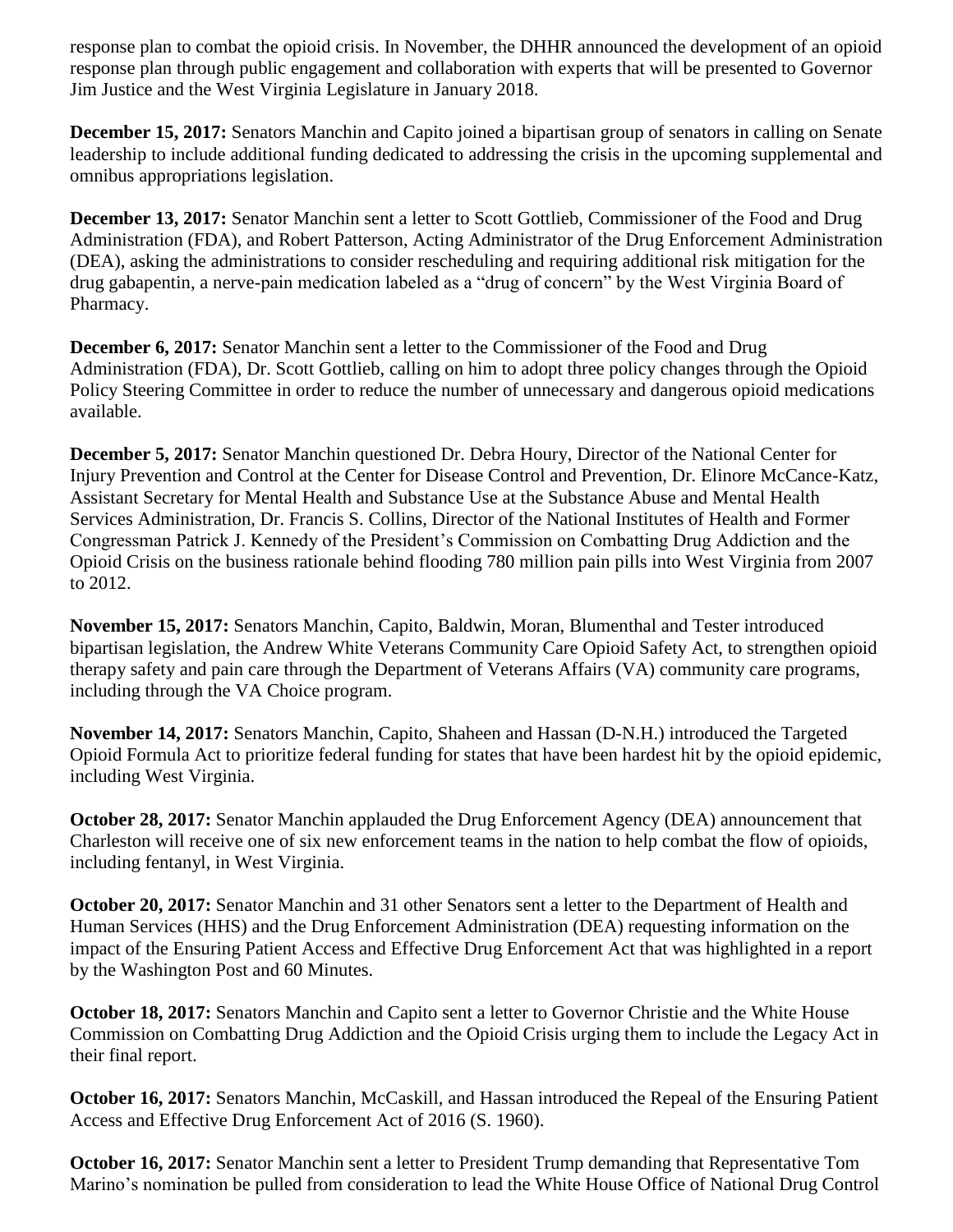Policy (ONDCP). Rep. Marino withdrew his nomination the following day.

**October 4, 2017:** Senator Manchin released a statement calling on the Department of Health and Human Services to adopt the recommendations outlines in the 2017 Government Accountability Office (GAO) report on neonatal abstinence syndrome (NAS)

**September 28, 2017:** Senator Manchin applauded the designation of Wood County, West Virginia as a High Intensity Drug Trafficking Area (HIDTA). Senator Manchin sent a letter earlier in the year to the White House Office of National Drug Control Policy to encouraging them to designate Wood County.

**September 27, 2017:** Senator Manchin sent a letter to Anthem and UnitedHealth Group imploring them to make less addictive, alternative pain management drugs and physical therapy readily available and affordable to consumers.

**September 26, 2017:** Senator Manchin sent a letter to CVS Health, thanking them for their proactive changes to prescribing guidelines in an effort to address the opioid epidemic and highlighting the work that still needs to be done by all stakeholders.

**September 25, 2017:** Senator Manchin introduced the Protecting Jessica Grubb's Legacy Act (S. 1850). This bill will reform 42 CFR Part 2 to reduce the barriers that prevent medical professionals from accessing vital information about a patient's substance use disorder. It will enable a better coordinate of care for patients with substance use disorder.

**September 19, 2017:** Senator Manchin was awarded with the Michael Prestera Award of Excellence for his work in the fight against West Virginia's substance abuse epidemic.

**August 10, 2017:** Senator Manchin blasted Cardinal Health for accusing Lily's Place of Huntington, West Virginia of contributing to the opioid epidemic. Lily's Place provides treatment for infants with neonatal abstinence syndrome (NAS), a syndrome that forms after birth in infants suffering from opioid withdrawals.

**August 3, 2017:** The U.S. Senate unanimously passed Jessie's Law (S. 581) sending it over to the House of Representatives. This bill will ensure that medical professionals have access to a patient's substance use medical records to better coordinate care.

**July 13, 2017:** Senators Manchin and Markey introduced the Safe Prescribing of Controlled Substances Act (S. 1554), which would require physicians to receive training on the safe prescribing of opioids before receiving or renewing their DEA license.

**July 11, 2017:** Senator Manchin joined a group of Senators in sending a letter to the Drug Enforcement Administration (DEA) urging them to better prevent painkillers from flooding the market by setting lower opioid production quotas for 2018.

**July 6, 2017:** Senator Manchin applauds decision by Endo International's decision to voluntarily pull its opioid pain medication, Opana ER, from the market after Senator Manchin asked them to cease selling the medication because an FDA Advisory Committee had determined the drug's risks outweighed its medical benefits and it was contributing to the opioid epidemic.

**June 20, 2017:** Senator Manchin released a report detailing how the American Health Care Act would worsen the opioid crisis in West Virginia after participating in a conference call with Senator Bob Casey (D-PA), Huntington Police Chief Ciccarelli, and other law enforcement officials.

**May 25, 2017:** Senator Manchin led a bipartisan group of Senators in a discussion on the impact the opioid epidemic is having across American on the Senate floor.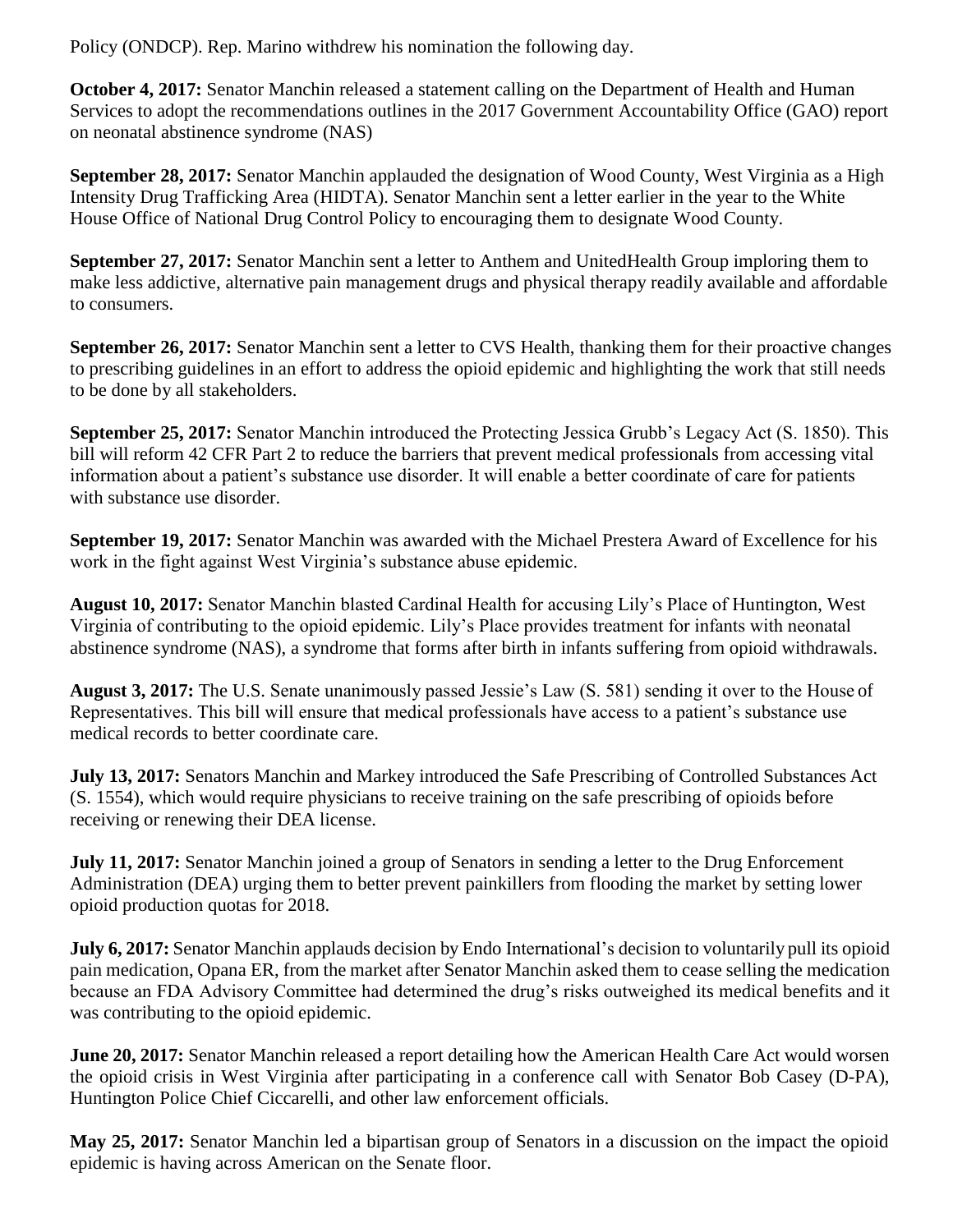**May 17, 2017:** Senator Manchin sent a letter to President Trump urging him to reverse the proposed cuts to the Office of National Drug Control Policy in the FY2018 Budget Request.

**May 17, 2017:** Senators Manchin and a group of other Senators sent letters to the Centers for Medicare and Medicaid (CMS) and the Drug Enforcement Administration (DEA) encouraging them to utilize the Medicare Part D Opioid Prescribing Mapping Tool to reduce opioid prescribing.

**May 16, 2017:** Senator Manchin sent a letter to the Food and Drug Administration urging them to immediately seek an advisory committee guidance on every opioid product that is currently on the market to determine for each one if the risks outweigh the benefits.

**May 9, 2017:** Senator Manchin re-introduced the Changing the Culture of the FDA Act, a bill to expand the FDA's mission statement to hold the agency responsible for addressing opioid epidemic.

**May 9, 2017:** Senators Manchin and Capito introduced the FDA Accountability for Public Safety Act to hold the FDA accountable for opioid drugs approved by the agency. The legislation would ensure that experts' voices are heard when the FDA is considering new, dangerous opioid medications.

**May 9, 2017:** Senator Manchin introduced the Protecting Americans from Dangerous Opioids (S. 1079), which would require the FDA to remove approval for an existing opioid medication for every new opioid medication that it approves.

**April 25, 2017:** Senator Manchin participated in a discussion at the White House today as part of the President's Commission on Combating Drug Addiction and the Opioid Crisis with New Jersey Governor Chris Christie.

**March 30, 2017:** Senator Manchin attended a meeting at the White House with President Trump, Vice President Pence and White House Chief of Staff Reince Priebus, focused on ending the opioid epidemic.

**March 30, 2017:** Senator Manchin joined his colleagues in introducing bipartisan legislation to require the use of prescription drug monitoring programs (PDMPs) in all states that received certain federal funding to combat opioid abuse and also require states to make their PDMP data available to other states.

**March 8, 2017:** Senator Manchin re-introduced "Jessie's Law" to save and protect recovering addicts. Jessie's Law will help ensure physicians and other medical professionals have full knowledge of a patient's previous opioid addiction when determining appropriate medical care.

**March 6, 2017**: Senator Manchin introduced the Vet Connect Act of 2017, which would streamline health records sharing between the Department of Veterans Affairs and community healthcare providers. Under current law, veterans being treated for drug abuse, alcoholism or alcohol abuse, infection with the human immunodeficiency virus (HIV), or sickle cell anemia must provide written consent to the VA in order to share their health records with their community providers. This onerous statutory requirement is the chief impediment to effective record sharing among VA healthcare providers.

**March 3, 2017:** Senator Manchin re-introduced the Budgeting for Opioid Addiction Treatment Act (LifeBOAT Act), which would establish a permanent funding stream to provide and expand access to substance abuse treatment. The LifeBOAT Act would establish a 1 cent stewardship fee on each milligram of active opioid ingredient in a prescription pain pill to fund efforts to provide and expand access to substance abuse treatment.

**January 12, 2017:** Senator Manchin, Recovery Point West Virginia, Burlington United Methodist Family Services, Children's Home Society of West Virginia, West Virginia Behavioral Healthcare Providers Association, the West Virginia Primary Care Association, and Kanawha Communities That Care called on the state of West Virginia to use the \$36 million settled in the case between Cardinal Health and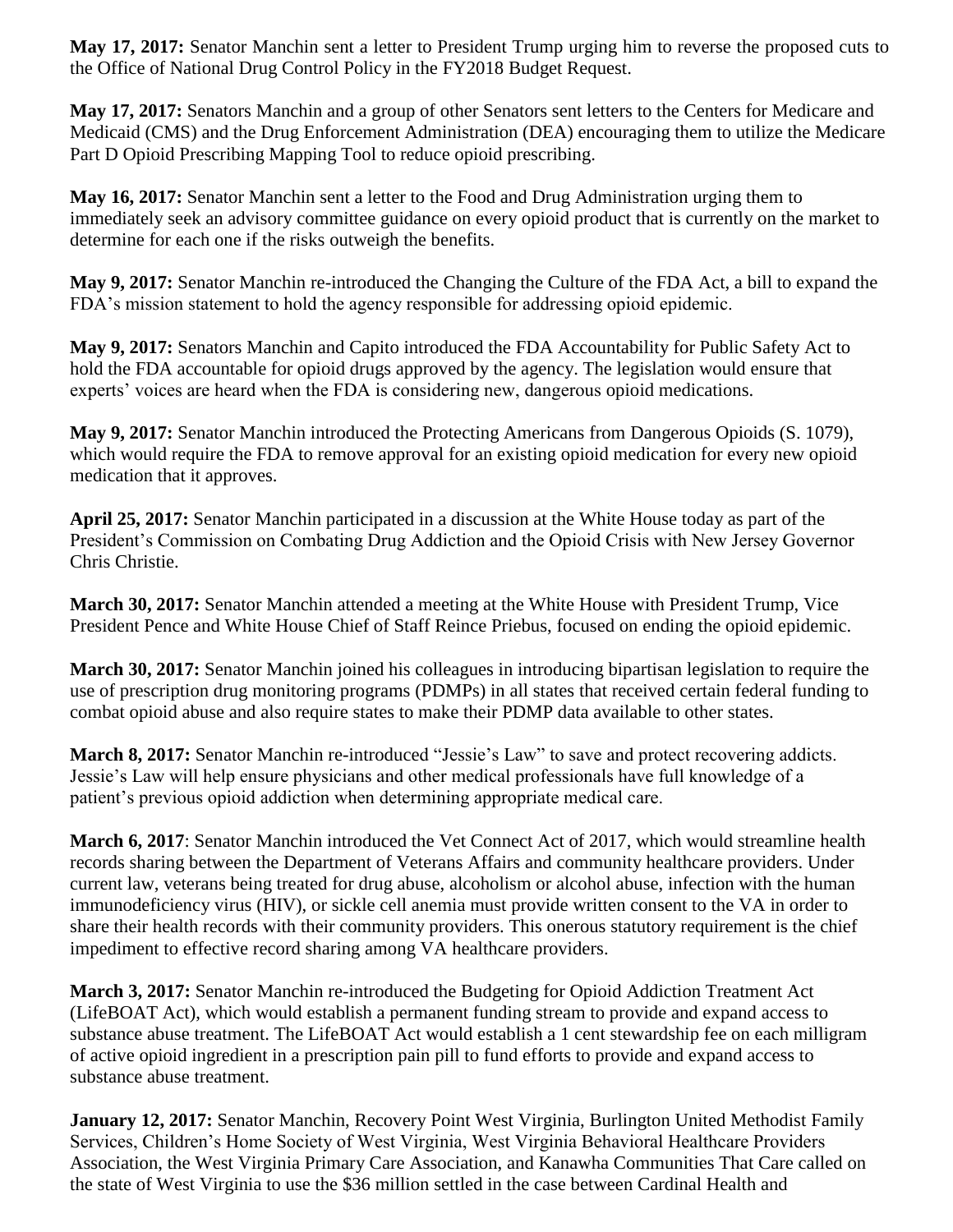AmerisourceBergen v. West Virginia to be put towards substance abuse treatment.

**January 11, 2017:** Senator Manchin and prominent organizations and healthcare service providers in West Virginia, announce research by Harvard and New York University that shows repealing the Affordable Care Act (ACA) would cut \$5.5 billion per year from the fight against the opioid epidemic. The removal of this critical funding would lead to increased deaths, homelessness and incarcerations and would adversely affect states with opioid challenges.

**December 13, 2016:** Senator Manchin attended the signing ceremony of the 21st Century Cures Act at the White House. This law includes funding to fight the opioid epidemic, improves medical research and modernizes mental health services.

**November 1, 2016:** Senator Manchin joined a group of senators in sending a letter to the Department of Justice (DOJ) and Drug Enforcement Administration (DEA) questioning both agencies about lax enforcement efforts against wholesale opioid distributors that may have violated federal rules intended to prevent legal controlled substances from entering the illicit market.

**October 25, 2016:** Senator Manchin joined elected officials and community leaders at Winfield Middle School, during National Red Ribbon Week to unveil a statewide drug prevention initiative. Mallinckrodt donated 55,000 drug deactivation pouches to the state to ensure proper disposal of unused or outdated prescription medications. Each of the 55 counties received 1,000 pouches for their residents.

**October 13, 2016:** Senator Manchin applauded the designation of Monongalia County, West Virginia as a High Intensity Drug Trafficking Area (HIDTA). The HIDTA designation will enable Monongalia County to receive federal resources to further the coordination and development of drug control efforts among federal, state and local law enforcement officials. It also will allow local agencies to benefit from ongoing HIDTA-coordinated initiatives working to reduce drug use and its consequences across the United States.

**October 6, 2016:** Senator Manchin commended the Drug Enforcement Administration's (DEA) decision to lower opioid quotas. Earlier this year, Senator Manchin sent a letter urging DEA Acting Administrator Rosenberg to use the agency's quota-setting authority to limit the quantity of opioid pills on the market. The DEA announced this week that it has decided to reduce next year's production quotas by 25 percent for nearly all Schedule II drugs, including prescription opioids.

**September 19, 2016:** Senator Manchin applauded the Administration's new efforts to combat the prescription opioid and heroin abuse epidemic as part of Prescription Opioid and Heroin Epidemic Awareness Week. The new actions include expanding access to substance use disorder treatment, establishing measures to combat the supply of fentanyl, supporting telemedicine programs to expand access to treatment to rural communities and providing funding to strengthen Prescription Drug Monitoring Programs across the country.

**August 9, 2016:** Senator Manchin participated in a drug abuse roundtable with Food and Drug Administration (FDA) Commissioner Dr. Robert Califf in Charleston. After Senator Manchin invited the Commissioner to visit West Virginia, he traveled to Charleston to better understand the devastating public health impact of opioid abuse in West Virginia and identify ways the FDA can better address this epidemic.

**July 14, 2016:** Senator Manchin introduced the Prescription Drug Monitoring Act to require the use of prescription drug monitoring programs (PDMPs) in all states that receive certain federal funding to combat opioid abuse and also requires states to make their PDMP data available to other states.

**July 13, 2016:** Senator Manchin commended the bicameral compromise reached to enact the Comprehensive Addiction and Recovery Act of 2015 (CARA). This bipartisan, bicameral legislation will help combat the opioid epidemic nationwide, but it lacks the robust funding that is so desperately needed to support these critical programs and treatment centers.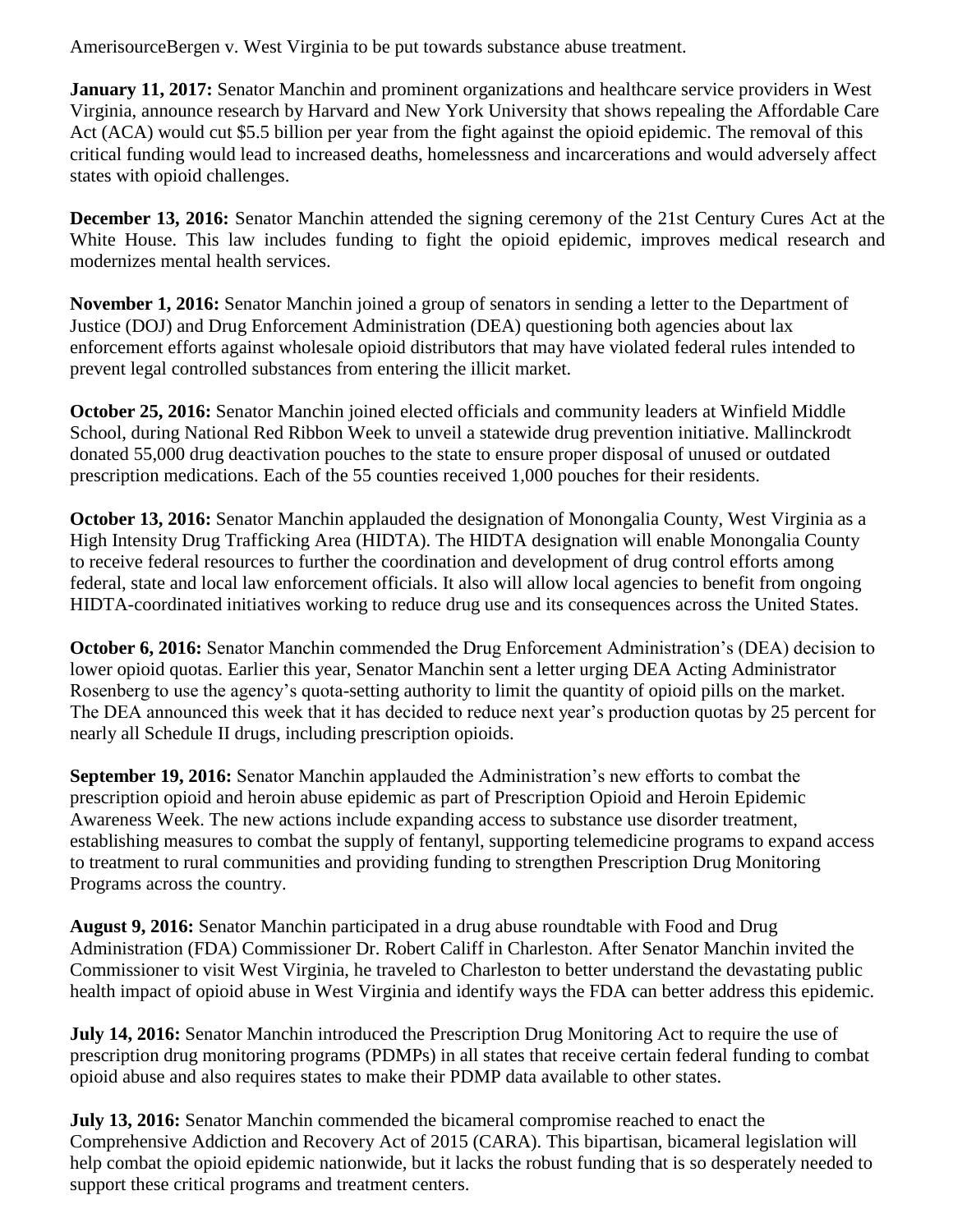**July 6, 2016:** Senator Manchin applauded the Administration's new efforts to combat the prescription and heroin abuse epidemic. These new actions will expand access to treatment strengthen prescription drug monitoring, enable safe disposal of unneeded drugs and accelerate research on pain and opioid misuse and overdose.

**May 24, 2016:** Senator Manchin introduced the LifeBOAT Act, which would establish a permanent funding stream to provide and expand access to substance abuse treatment. This legislation would establish a 1 cent fee on each milligram of active opioid ingredient in a prescription pain pill to fund efforts for treatment.

**April 27, 2016:** Senator Manchin introduced "Jessie's Law" to save and protect recovering addicts. Jessie's Law will help ensure physicians and other medical professionals have full knowledge of a patient's previous opioid addiction when determining appropriate medical care.

**April 8, 2016:** Manchin introduced The Promoting Responsible Opioid Prescribing (PROP) Act, that would reduce pressure doctors currently face that may lead to overprescribing of opioid painkillers.

**March 29, 2016:** Senator Manchin applauded the Administrations new actions to combat opioid abuse including expanding access to treatment and receiving new private sector commitments to address the epidemic.

**March 23, 2016:** Senator Manchin applauded the Food and Drug Administration for toughing its labeling requirements for immediate release opioid medications.

**March 15, 2016:** Senator Manchin applauded the release of the Centers for Disease Control and Prevention's (CDC) guidelines for prescribing opioids for managing chronic pain.

**March 10, 2016:** Senator Manchin applauded the Senate passage of the Comprehensive Addiction and Recovery Act of 2015 (CARA), bipartisan legislation that will combat the opioid epidemic nationwide. The final bill included his consumer education amendment to ensure that advocacy groups have access to funds they need to raise awareness about the risks of opioid addiction and overdose.

**March 1, 2016:** Senator Manchin spoke at a public meeting held by the Food and Drug Administration's (FDA) Science Board today. He discussed the FDA's past actions, which have not considered the public health impact or assessed the realities of the deadly opioid epidemic when approving dangerous opioid medications.

**February 11, 2016:** Senator Manchin introduced the *Changing the Culture of the FDA Act*, a bill to expand the FDA's mission statement to hold the agency responsible for addressing opioid epidemic.

**January 26, 2016:** Senator Manchin applauded the drastic reduction of opioid prescriptions by 26.3 million, or 1.1 billion tablets, since moving the hydrocodone-combination drugs from Schedule III to Schedule II.

**January 14, 2016:** Senator Manchin fought to have Jefferson County designated as a High Intensity Drug Trafficking Area. The move enables Jefferson County to receive federal resources to further the coordination and development of drug control efforts among federal, state, and local law enforcement officials.

**December 23, 2015:** Senator Manchin sent a letter to the U.S. Department of Health and Human Services (HHS) Secretary Sylvia Mathews Burwell urging the agency to support the release of the Centers for Disease Control and Prevention's (CDC) Draft Guidelines for Opioid Prescribing, which had been delayed in response to pressure from outside groups, including the Food and Drug Administration (FDA).

**November 18, 2015:** Senator Manchin sent a bipartisan letter to Senate appropriators to request that any final appropriations package include necessary resources for critical substance abuse prevention and treatment services.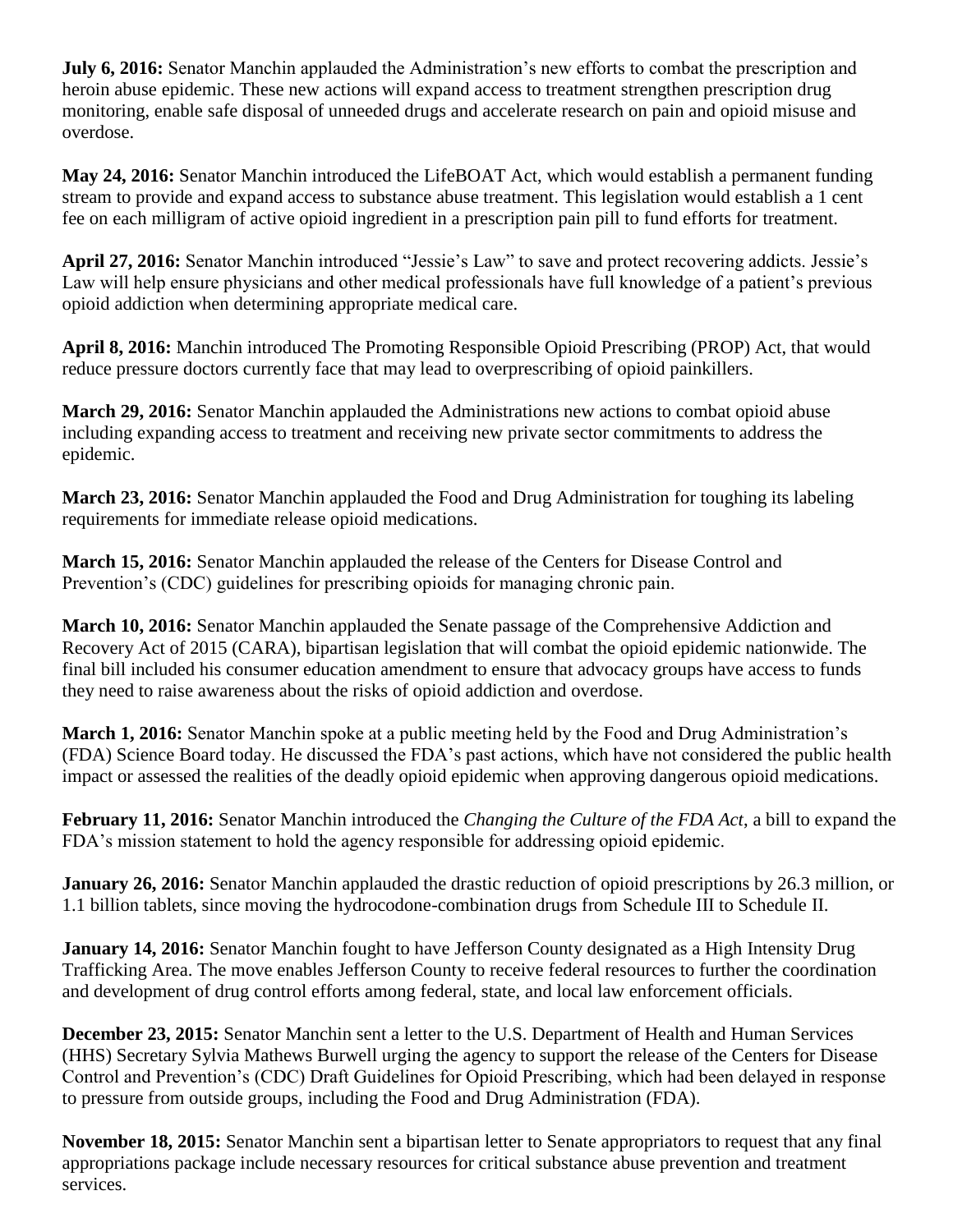**August 17, 2015:** Senator Manchin sent a letter to the Acting Commissioner of Food and Drugs at the U.S. Food and Drug Administration (FDA), Dr. Stephen Ostroff, condemning the agency's decision to approve OxyContin for use for children as young as 11 years old.

**August 17, 2015:** Senator Manchin applauded the White House Office of National Drug Control Policy (ONDCP) for granting additional High Intensity Drug Trafficking Areas (HIDTAs) funding to address the recent surge in heroin trafficking and overdoses and to help reduce drug abuse.

**May 23, 2015:** Senator Manchin sent letters to the CEOs of 13 drug distributors asking for the release of records that would show the number of prescription painkillers the companies have shipped to West Virginia over the past decade.

**May 21, 2015:** Senator Manchin introduced the *Prescription Drug Abuse Prevention and Treatment Act* to improve efforts to prevent and treat prescription drug abuse.

**May 21, 2015:** Senators Manchin and Scott launched the Prescription Drug Abuse.

**May 18, 2015:** Senator Manchin, along with nine of his Senate colleagues, sent a letter to U.S. Attorney General Loretta Lynch calling for the reinstatement of National Drug Take-Back Day Program.

**April 15, 2015:** Senators Manchin and Vitter introduced the *FDA Accountability for Public Safety Act* to hold the Food and Drug Administration (FDA) accountable for opioid drugs approved by the agency. The legislation would ensure that experts' voices are heard when the FDA is considering new, dangerous opioid medications.

**April 8, 2015:** Senator Manchin delivered remarks at the National Prescription Drug Abuse Summit in Atlanta, Georgia to discuss the importance of combatting the prescription drug abuse epidemic and to announce two new pieces of legislation to help curb substance abuse, which will be introduced in the coming weeks. The summit, which hosted nearly 1,400 professionals, is the largest national collaboration of federal, state and local professionals seeking to address prescription drug abuse, misuse and diversion.

**March 26, 2015:** Senator Manchin introduced an amendment, which was included in the final FY2016 Congressional Budget, to encourage Congress to invest in efforts to combat meth abuse.

**January 28, 2015:** Senator Manchin sent individual letters to members of the West Virginia Legislature encouraging the body to pass legislation implementing the West Virginia Board of Pharmacy's recommendations to curb the tide of methamphetamine production in the state. The Board's recommendations include rescheduling pseudoephedrine products as a controlled substance that requires a prescription to obtain, lowering the monthly pseudoephedrine sales limit to 3.6g and lowering the annual pseudoephedrine sales limit to 24g.

**August 21, 2014:** The U.S. Drug Enforcement Administration (DEA) officially announced the final rule to reschedule hydrocodone-combination drugs, a tremendous legislative victory for Senator Manchin and the entire country.

**July 2014:** After being urged by Senator Manchin, CVS, Walgreens, Kmart and Rite-Aid stores in West Virginia stopped selling single-ingredient, non-tamper resistant pseudoephedrine that is used to make illegal methamphetamine. Additionally, Kroger stores in West Virginia announced they would limit the sale of singleingredient pseudoephedrine.

**April 29, 2014:** Senator Manchin submitted a public comment to the Drug Enforcement Administration (DEA) encouraging the agency to reschedule hydrocodone-combination drugs, which are found in highly addictive painkillers like Vicodin and Lortab, from a Schedule III to a Schedule II controlled substance.